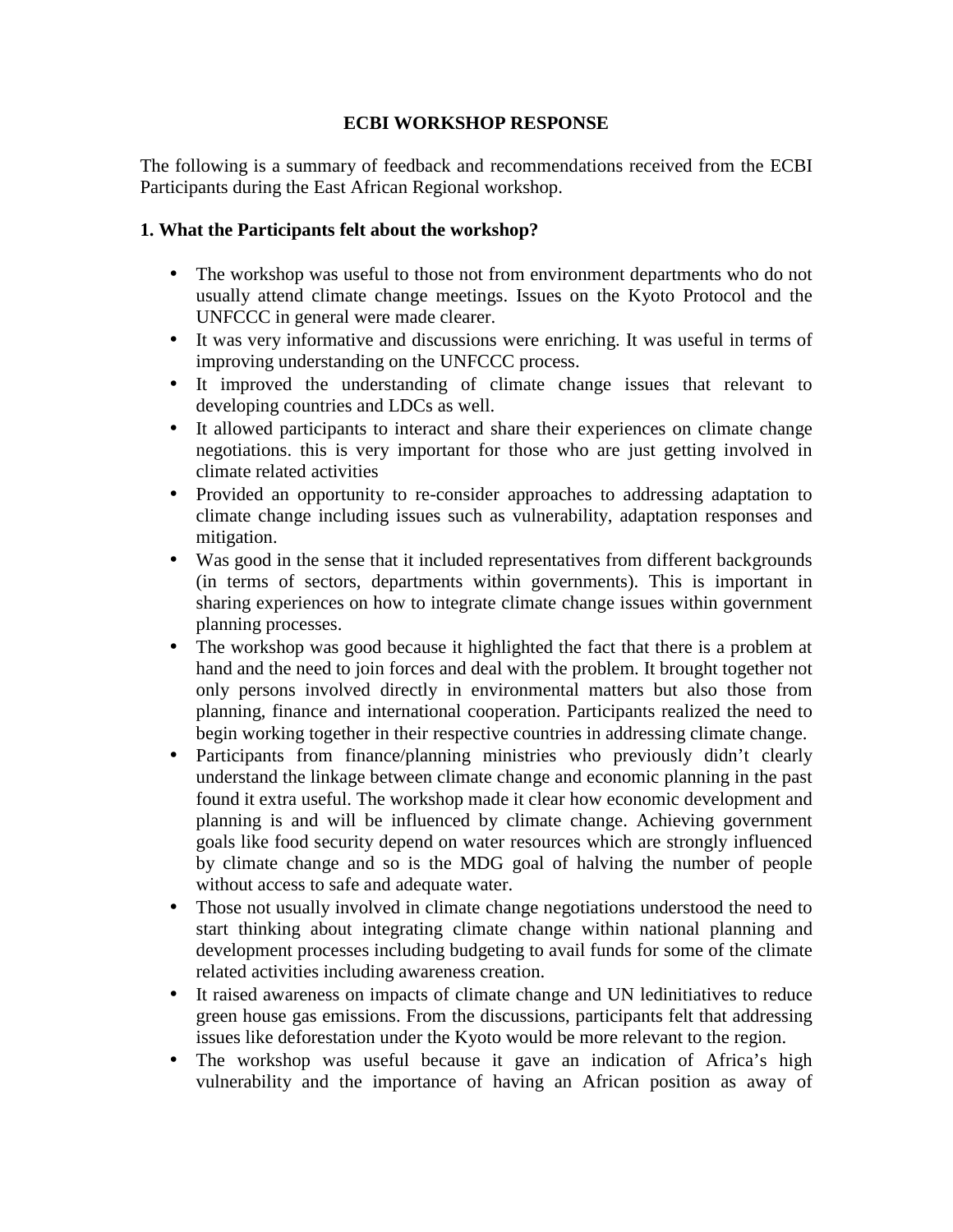showing the continent's commitment to being part of the group working towards finding solutions to the problem.

- The workshop was timely and very informative especially by shading light on issues at hand during COP11/MOP1 and other previous COPs as well. Information on the UNFCCC, Kyoto Protocol and climate change in general was especially useful for those who do not normally attend the COPs. From the workshop, participants from developing countries have been made aware of what they need to follow or push for in the negotiation. Such a meeting is key to successful negotiations now and in future.
- Useful because participants can now look for ways through which Africa can contribute to the process as partners rather than create mistrusts.
- It highlighted the need for a common stand/position among the LDCs for effective bargaining during the negotiations and to convince the developed partners on the need to invest in climate related projects in the south.
- The workshop logistics were quite impressive in terms of accommodation, facilitation and all other aspects. Keep it up!

## **Suggestions for future improvements.**

- Country reports should be the first item on the agenda.
- Include formal presentations by participating countries on progress on the implementation of the Kyoto Protocol to date and challenges faced. Country presentation should also highlight how they are handling other climate related challenges.
- One way to improve future workshops is to request participants to come with prepared short speeches/presentations on climate change issues in their countries to have some concrete/substantial discussions/ ask participants to come with national presentations can enrich the discussions.
- Future workshops should accommodate pre-sessions on possible positions that would be the basis for coming up with concrete discussions.
- Awareness raising with the larger population on Kyoto Protocol, impacts of climate change and interventions should be made.
- More seminars/workshops should be organized for both technical and nontechnical officers in environment and other departments to enable them spearhead implementation of mitigation and adaptation measures adopted.
- Include case studies on CDM including how they are being implemented elsewhere e.g. Fiji/Bhutan, South Africa etc.
- More lessons on negotiation skills as applicable in COP meetings- what to look for in COP/MOP Meetings.
- Continue to have trainings on a regular basis in particular hosting new people at the beginning and bring on board the more experienced later during such meetings.
- The role of finance and planning institutions in climate change issues needs to be given more time.
- Include people from the private sector and civil society in future workshops to help them understand and play more active role in climate change issues.